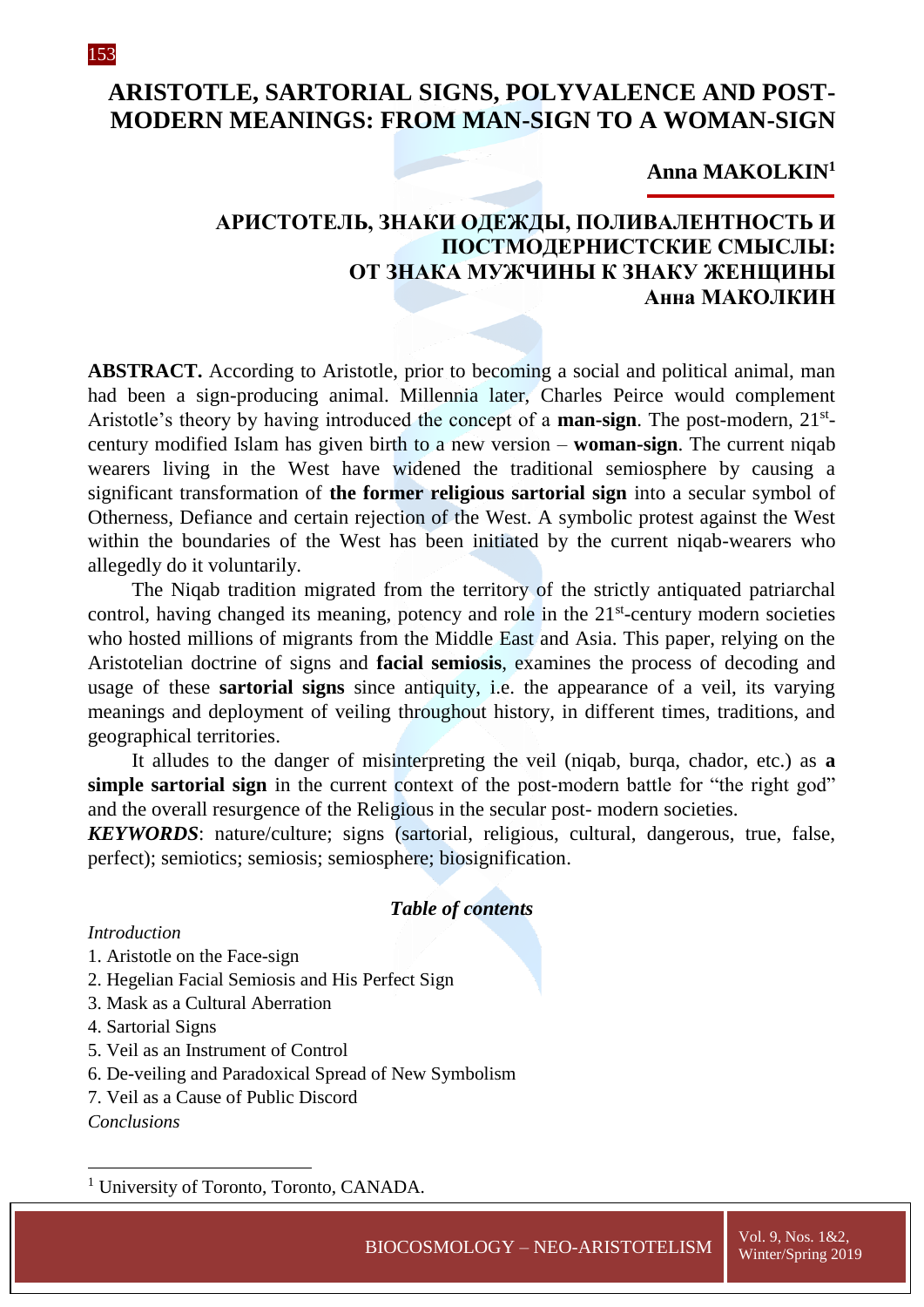154

**РЕЗЮМЕ**. Согласно Аристотелю, до того, как стать общественным и политическим существом, человек был животным, производящим знаки. Тысячелетия спустя Чарльз Пирс дополнил теорию Аристотеля, введя концепцию человека-знака. Постмодернистский модифицированный ислам XXI века породил новую версию – знак женщины. Нынешние носители никаба, живущие на Западе, расширили традиционную семиосферу, вызвав значительную трансформацию бывшего религиозного знака одежды в светский символ инаковости, неповиновения и определенного неприятия Запада. Символические протесты против Запада в границах Запада были инициированы нынешними владельцами никаба, которые якобы делают это добровольно.

Традиция ношения никаба мигрировала с территории строго устаревшего патриархального контроля, изменив свое значение, силу и роль в современных обществах XXI века, которые принимали миллионы мигрантов из стран Ближнего Востока и Азии. В этой статье, опирающейся на аристотелевскую доктрину знаков и фациального семиозиса, рассматривается процесс расшифровки и использования этих искаженных знаков со времен античности, то есть появления вуали (паранджи), ее различных значений и развертывания культуры закрывать женское лицо на протяжении истории, в разные времена традиций и их географического распространения.

Это намекает на опасность неверного истолкования никаба (паранджи, чадры и т.д.) в качестве простого знака одежды в нынешнем контексте постмодернистской битвы за «правильного бога» и общего возрождения религиозных форм в современных светских обществах.

*КЛЮЧЕВЫЕ СЛОВА*: природа/культура; знаки (искаженные, религиозные, культурные, опасные, истинные, ложные, совершенные); семиотика; семиозис; семиосфера; биосигнификация.

#### *Оглавление*

#### *Вступление*

- 1. Аристотель о знаке лица
- 2. Гегелевский фациальный семиозис и его совершенный знак
- 3. Маска как культурная аберрация
- 4. Знаки одежды
- 5. Вуаль (паранджа) как инструмент контроля
- 6. Сглаживание и парадоксальное распространение нового символизма
- 7. Вуаль (паранджа) как причина общественного раздора

#### *Выводы*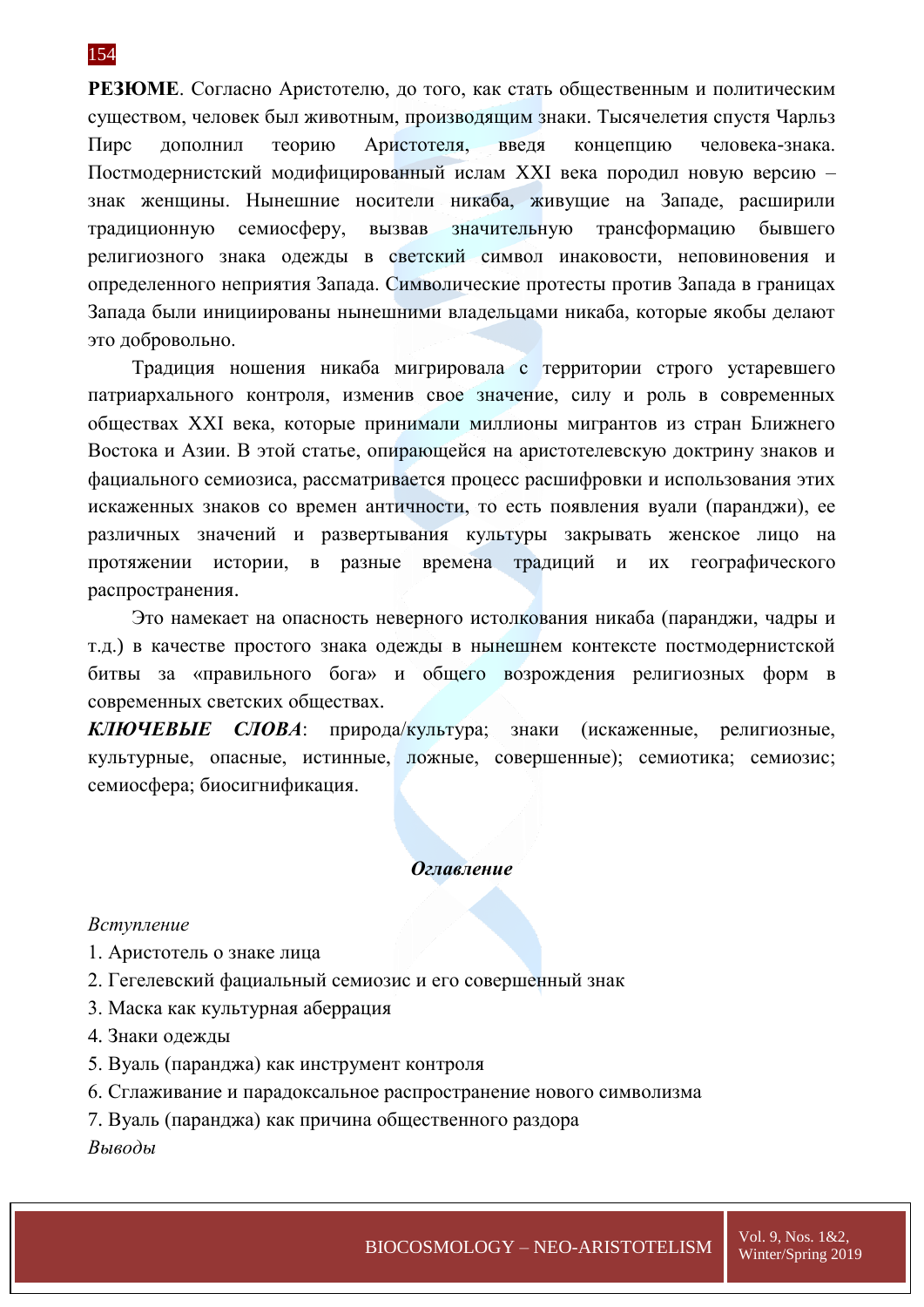Man begets man *Aristotle* All thought is in signs *Charles Peirce.* What is man? Is that he is a symbol? *Charles Peirce.*

### **Introduction**

Despite the fact that the deployment of veiling and its powerful social signification have been known since the remote antiquity, in the West, it has been an **unfamiliar verbal** and **sartorial sign**. The 1987-edition of Webster's New College Dictionary did not even have the entry "niqab". By 2015, all major English and other dictionaries had displaced the familiar term "veiling" with the Arabic borrowing "niqab." This lexical metamorphosis in itself became a sign of a **macro-cultural**  shift and a signifier of a new socio-political and cultural climate. The dictionaries' statistical effort simply recorded the "legitimate birth" of the new verbal sign, standing for the new relationships in all societies, both in the West and the Middle East, and a definite clash of cultural traditions and values. **The verbal sign,** registered in the dictionaries of the current global *lingua franca* – English, has alerted to the new reality of its existence and impact beyond the boundaries of the Moslem World. Recent Migrations of Moslems to the West have brought "niqab" to the centre of societal discourse, both public and private. Niqab has arrived in Paris, Madrid, London, Marseille, Berlin, Rome, Toronto, Montreal, etc. In this connection, the freedom of religion-clause has proven to be a bit antiquated and prone to misinterpretations, offering support to this new **sartorial** and **cultural difference**, despite the notional separation of the Church and State.

On November 13, 2015, Canadian judge allowed Mrs Ishaq, a Moslem woman from Pakistan to wear her Niqab, which was, to the bewilderment of many Canadians, completely covering her face at the Citizenship ceremony. Instead of the usual black niqab, the woman wore a colorful print niqab to celebrate the occasion. The judge chose to interpret her niqab as an **exotic sartorial sign**. Was it? Let us explore the **semiotic possibilities** of this now rejuvenated and modified old popular sign, making recourse to the ancient customs, interpretations and uses, while taking into account some new post-modern meanings.

### **1. Aristotle on the Face-sign**

Human face, capable of signifying the widest possible gamut of emotions, physical states and human inner expression, is known to produce over 20 000 possible new signs, and it remained open in most civilized ancient and modern societies. Face-sign became the most indispensable instrument in visual recognition, public and private communication and standard daily decoding, and traditional semiosis. **Decoding the face-sign** is one of the most ancient techniques and forms of non-verbal communication. Prior to producing new signs, humans first learnt to

155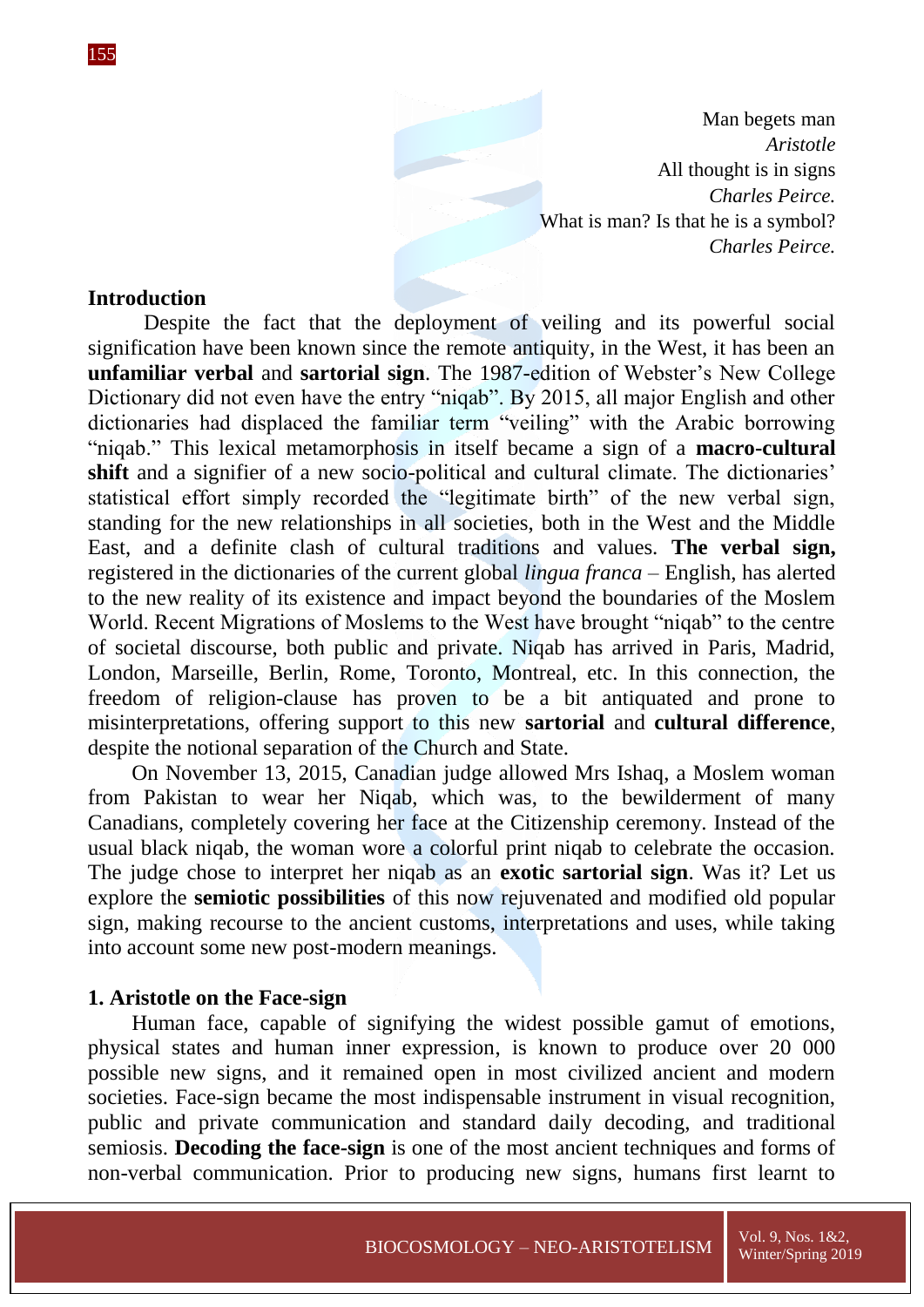decode signs, using this most **universal natural sign** – Face – the best example of a sign, serving as a bridge between Nature and Culture [A.Makolkin, 2015:573]. In his treatise *Physiognomonics*, Aristotle recorded the established ancient methods of interpreting the **face-sign** and the cultural stereotypes associated with it. His ancient treatise offers explanation of this most popular **natural sign** in terms of the ancient cultural conventions and mythologies. For example, through the lenses of the ancient Greek culture, philosophy and medicine, Aristotle stated that the "eye paradigm" was seen as a very significant part of the face system. Thus,

> *gleamy eyes stood for courage; blinking eyes for cowardice; pale and vacant eyes for dullness of the senses; wide open eyes for imprudence; droopy eyes signify softness and effeminacy as well as dejection of spirits; snarling grin - surliness(irritability); small lustrous lucid eyes signify slyness and lasciviousness; small eyes also stand for small-mindedness and impropriety*  [1984, vol.I: 1246-1247].

The attention devoted to the **eye paradigm** of the face simply registered the most popular and predominant **face-decoding** used by people over millennia. Unable to read human mind, humans attempted to do so by reading the face, trying to guess the intentions of others during contact and communication.

**Biosignification** and interpretation of the body signs has been always clearly divided along the lines of Nature and Culture, so was and still is its modern interpretation. The physical qualities, such as shape, color, belong to the **natural semiosphere** while propriety or surliness, imprudence or cowardice to the **cultural semiosphere**. People have historically relied first on the natural signs or **biosignification** for the construction of culture, most concepts or preconceived notions being developed after prolonged observations and decoding the natural signs. Aristotle's statements reveal not so much his personal opinions, but rather standard mythologies, created in the process of interpretation of signs in remote antiquity:

> *Small eyes mean a small soul, by congruity and on the evidence of the ape; large eyes lethargy as in cattle [ibid.].*

This example of ancient mythologized decoding displays the most prevalent interpretative base – **man/animal paradigm.** Man, as a higher species, had been accredited with more privileged qualities, but, compared to an animal, he was granted a lower status. The ancient facial semiotics heavily relied on the comparison of men and animals who stood for symbols of barbarism and civilization. Decoding the facesign was not only done for the sake of man/animal comparison and elevation of humanity, but also for an aesthetic or medical appraisal. Face that has always stood as a marker of health in medicine must have entered medical semiotics earlier than other parts of the body. For instance, protruding eyes were known to be the familiar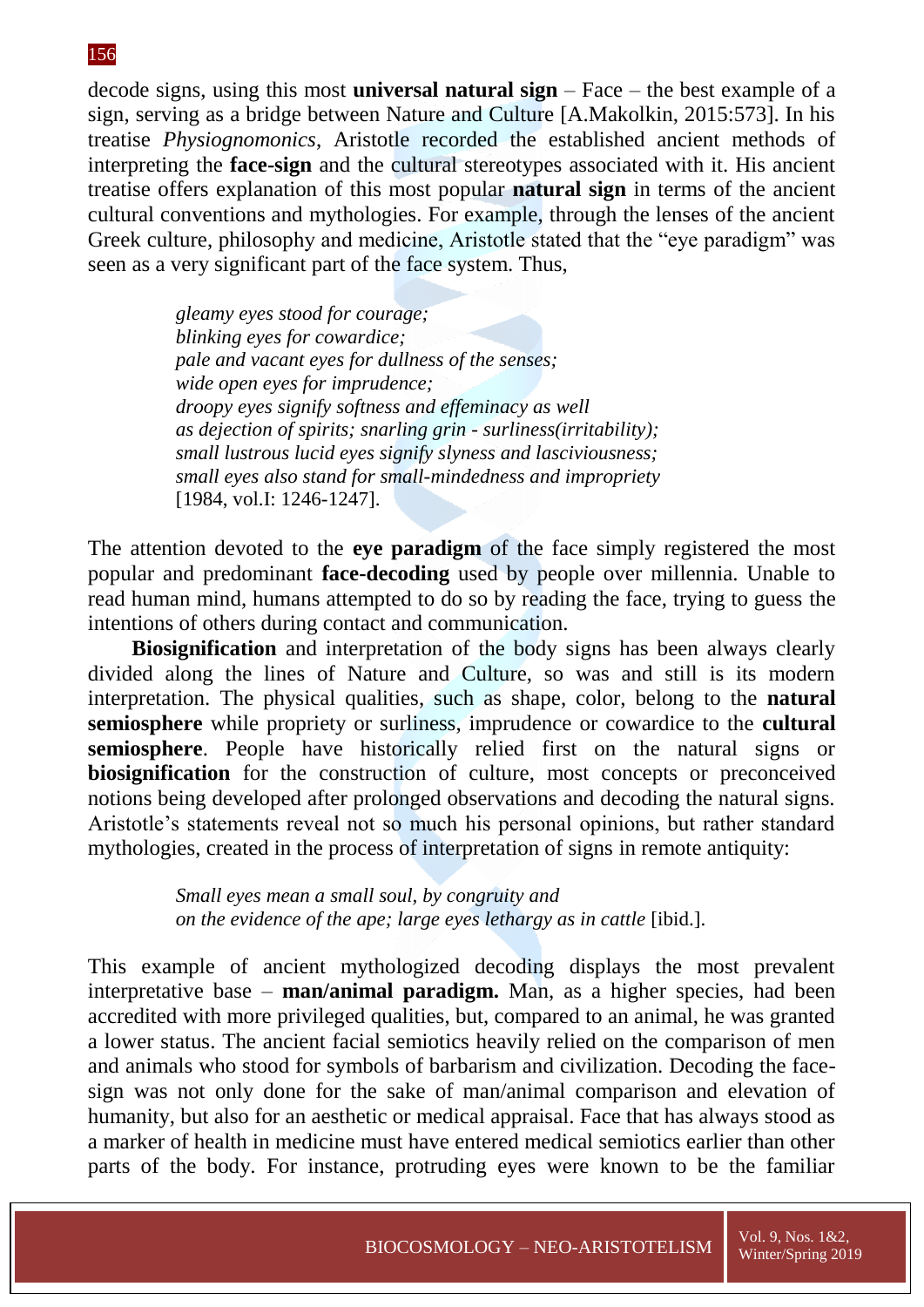markers of a thyroid dysfunction which ancient Greek doctors knew how to diagnose very early.

Ancient Greeks had correct, as well as many incorrect, results of facial analysis. Aristotle recorded the erroneous stereotypes regarding smallness, be it eyes, face sizes – "faces like those of a Corinthian or Leucadian" [1984, vol.I: 1242]. Later, misinterpretations of the face-sign led the ancient people to the ethnic or racial bias, used by modern Europeans even in the 19th-20th centuries. Aristotle charted the proto-map for the **dangerous ethnosemiosis** or racism when **false signs** or incorrect face decoding would later become **the** foundation of the racial theories in modern societies. Face-sign, since the early days of human history, could and would serve as a prominent marker of undesired or despised Otherness, offering a pseudoscientific measure of one's intelligence and justifying the reasons for hate and discrimination. It has played and still plays the most significant role in our daily communication, societal functioning, identification, criminology, customs procedures, medical examination, and personal life. All is based on the openness of the face, the exposure of this natural sign, contrasting the closed faces of the nomads in the African deserts and Moslem women in Asia, Africa, and Middle East, and now, paradoxically, some post-modern migrants to the West.

### **2. Hegelian Facial Semiosis and His Perfect Sign**

Millennia after Aristotle, Hegel (1770–1831) returned to the Greek semiotic models, some of which had been discarded even in antiquity. In his search for the **ideal sign**, Hegel suggested to turn one's gaze to the eye, his **main signatum** and the nose located in the upper part of the face which he naively perceived as the most significant semiotic features. Next, Hegel suggested to pay attention to the mouth, another important **facial seme** which, as he believed, had to be shaped in such a way that it would allegedly reveal the "spiritual significance" in man and so that

> *in the formation of one's mouth it was possible to read the significance and richness of one's mind and heart* [1975:736].

Hegel advocated the primacy of the aesthetic form in the accordance with the Hellenic dictum of proportion and equilibrium. In his analysis of humanity, Hegel also relied heavily on the Greek **civilized/barbarian paradigm** which he even extended to hair, another alleged sign of civilized species:

> *The barbarians let their hair flat or they near it cut all round, not waved or curled, whereas the Greeks in their ideal sculptures devoted great care to elaboration of locks, a matter in which modern artists have been less industrious and less skilled* [ibid.: 737].

The Hegelian theory of civilization and civilizing, based on the aesthetic function of a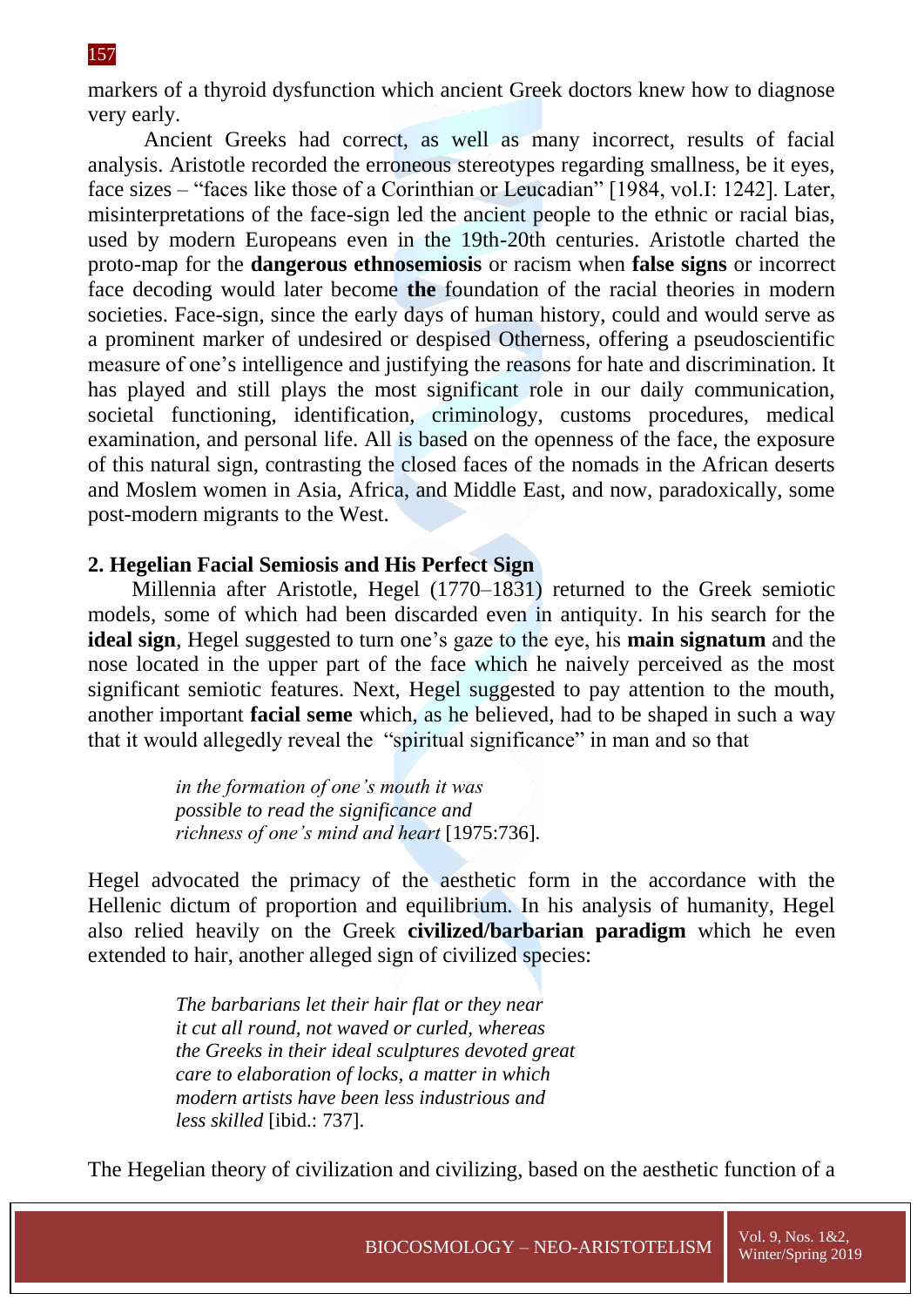sign, continued to promote the historic marking of Difference between man and animal, between the civilized and barbaric nations, traditional in all ancient nations but particularly advocated by the ancient Greeks. His doctrine of a **perfect sign** would anticipate the Anglo-German racist 20<sup>th</sup>-century theories founded on the Greek biosignification typology. It would have been impossible without the open face. The **open/closed paradigm** in his theory superseded the concept of a superior race, advocated intensely in the 20<sup>th</sup> century. "Greekness" as a perfect sign entered the pseudo-semiotics of the fascist bent along with the Hegelian ideal and perfect signs, or special face-sign interpretation.

## **3. Mask as a Cultural Aberration**

**Facial semiosis** and decoding, impossible with a covered face, fascinated men since time immemorial and were most popular among humans. Masks used as shields in military battles or theatrical performances had been actually an aberration in the West and East, as attempts to intervene with the natural biosignification and create the secondary semiosphere or **cultural signification** above the natural sign–Face. They often mimicked various types of human and animal faces and facial expressions. The ancient mask of the tribal rituals in various cultures carried new communicative information and was used for entertainment, didactic, religious or socio-political purposes. Even the most primitive societies were aware of the **facial semiotics**, practicing it in daily life during contact with others, and trying to overcome the barriers in transmitting and decoding information. The natural face-sign could falsify the meaning and message, confuse the perceiver while a mask could not – its meaning and message was static and singular. Mask had a limited semiotic capacity, being just a single copy of a single meaning of the natural face-sign and, thus, a **transparent sign**, with a specific clearly understood message. The mask on the theatrical stage was subordinated to a rigid system of a play plot, with a designated pointed message and intended transformation of a person into a desired fictional character.

For centuries, theatrical masks enabled male actors impersonate females on stage, complemented by make-up and sartorial signification. Chinese theatre had introduced a new dimension via the usage of a make-up, and with it, a new paradigm, based on the absence or presence of the make-up. According to Karole Brusak,

> *Make-up in Chinese theatre is used as a sign that sets apart complex and exceptional characters. Not all players are given make-up, only those acting second or third group parts(jing and chou); honorable men (sheng) and women (dan) are never made up* [K.Brusak,1976:64]

Chinese stage directors understood that make-up or "writing on the face" changes the biosignification of the natural face-sign, producing and adding a cultural signification for the stage. Make-up in the skilled hands becomes a mask-making device or a **semiosis-triggering instrument** and new face construction, enabling to deconstruct the original face to the desired image by displacing or de-emphasizing certain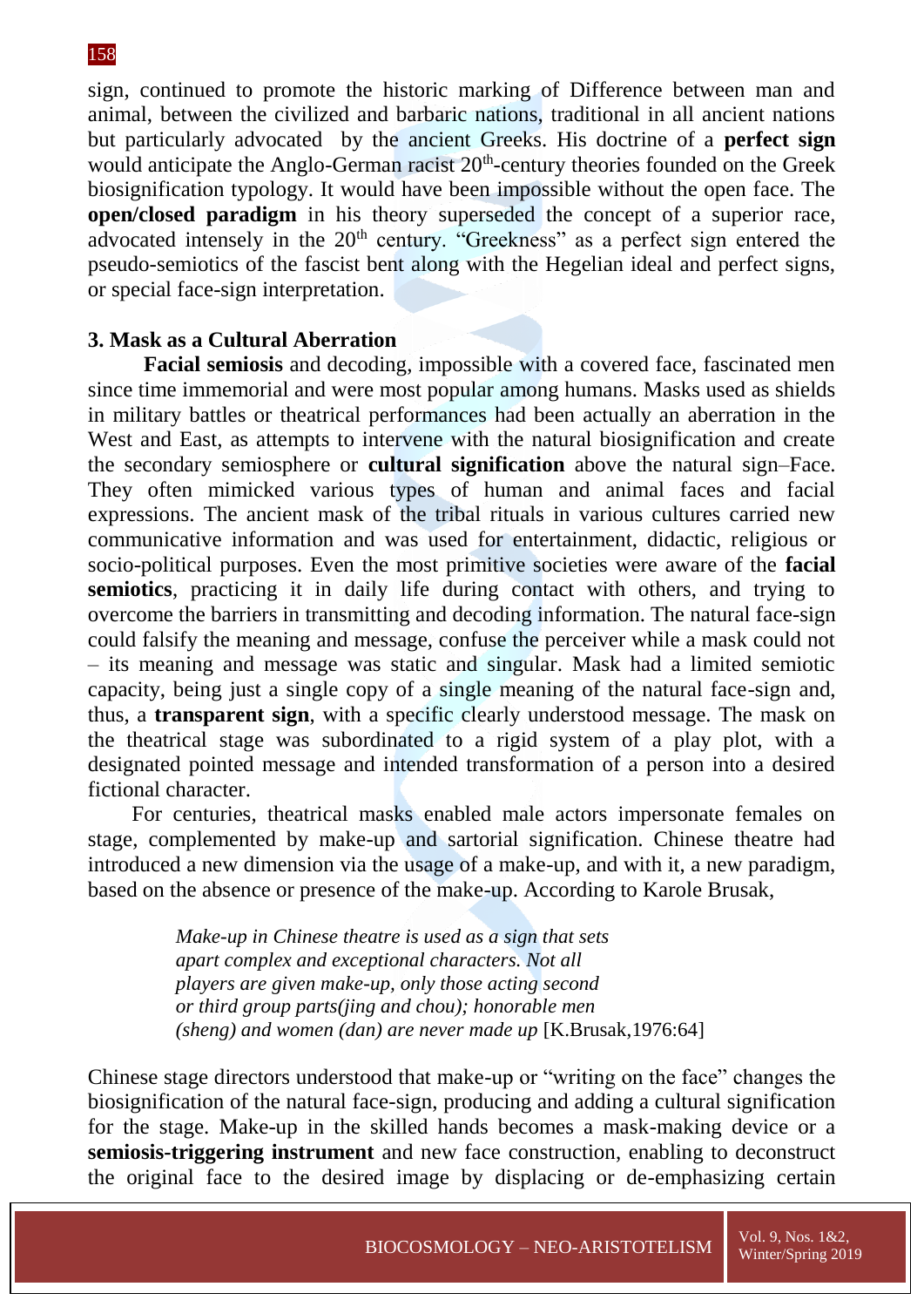selected facial features, colors, tones and shapes.

Masks and make-up were forms of covering the natural face, or **proto-veiling versions** for the purposes of creating a new face-sign on stage. In the military conflicts, the shields, covering the face, had different functions  $-$  to protect the face from mutilation and intimidate the enemy. In ancient Phoenicia, some masks with the images of a lion, the proverbial king of the animal kingdom, were very popular in battles, having a double purpose– to protect the warrior and psychologically affect the enemy. Yet, females were never veiled as we could see on the excavated stone sculptures from the area. Nor were they veiled in ancient Sumer, even older civilization, uncovered in the mid-20th century when cuneiform inscriptions had been deciphered in mid-sixties.

### **4. Sartorial Signs**

The most visible transcultural, transhistoric and transspacial features of human culture are the **sartorial** or **vestimentary signs**, forming a special universal cultural layer. They reflect the most complex social, political, economic, religious and cultural specificities, attitudes, relationships and cultural processes in human society. The sartorial iconography derives its significatory or semiotic power from the universal mimetic principle of human reasoning which, in turn, displays the gradual and lengthy transition from Nature to Culture. The basic mimetic impulse of *Homo sapiens* is assuredly behind the prehistoric costume, modeled after the most natural vestimentary signs– fur coats of animals. The stone age- man must have reinvented the natural costume of the nearby living animals or copied their natural sartorial signification. Eventually, in the process of human advancement, the skins and fur coats of animals would be replaced by man-made attire. Original primitive sartorial human signs may have been invented even before the verbal signs, copying the natural signification and was the primary stage of human sign production or the plausible genesis of the sartorial signs [A.Makolkin, 2008:139]. Contemplating about this stage, Gerald Heard stated:

> *Nature had stripped him [man] of a decent coat, so he stole it from other animals* [1924:41].

If the vestimentary signs had been inspired and borrowed from animals, the new verbal signs produced by man elevated him among other species, forcing to incorporate the more ancient non-verbal signs into daily life and activity. Aristotle was convinced that language and memory made man most advanced among the animal species. The capacity to create verbal signs, speak and "remember at will" were, in his view, uniquely human qualities. Only a man, a biological creature, was able to raise oneself above one's biology, gradually produce and transmit Culture. Admitting the biological affinity of man to other species, Aristotle elevated man as a producer of Culture.

He argued that despite the similar biological beginning, common physiological functioning of the body, man, thanks to his unique Mind, has removed and separated oneself from the animals. If Nature had been keeping man within her boundaries,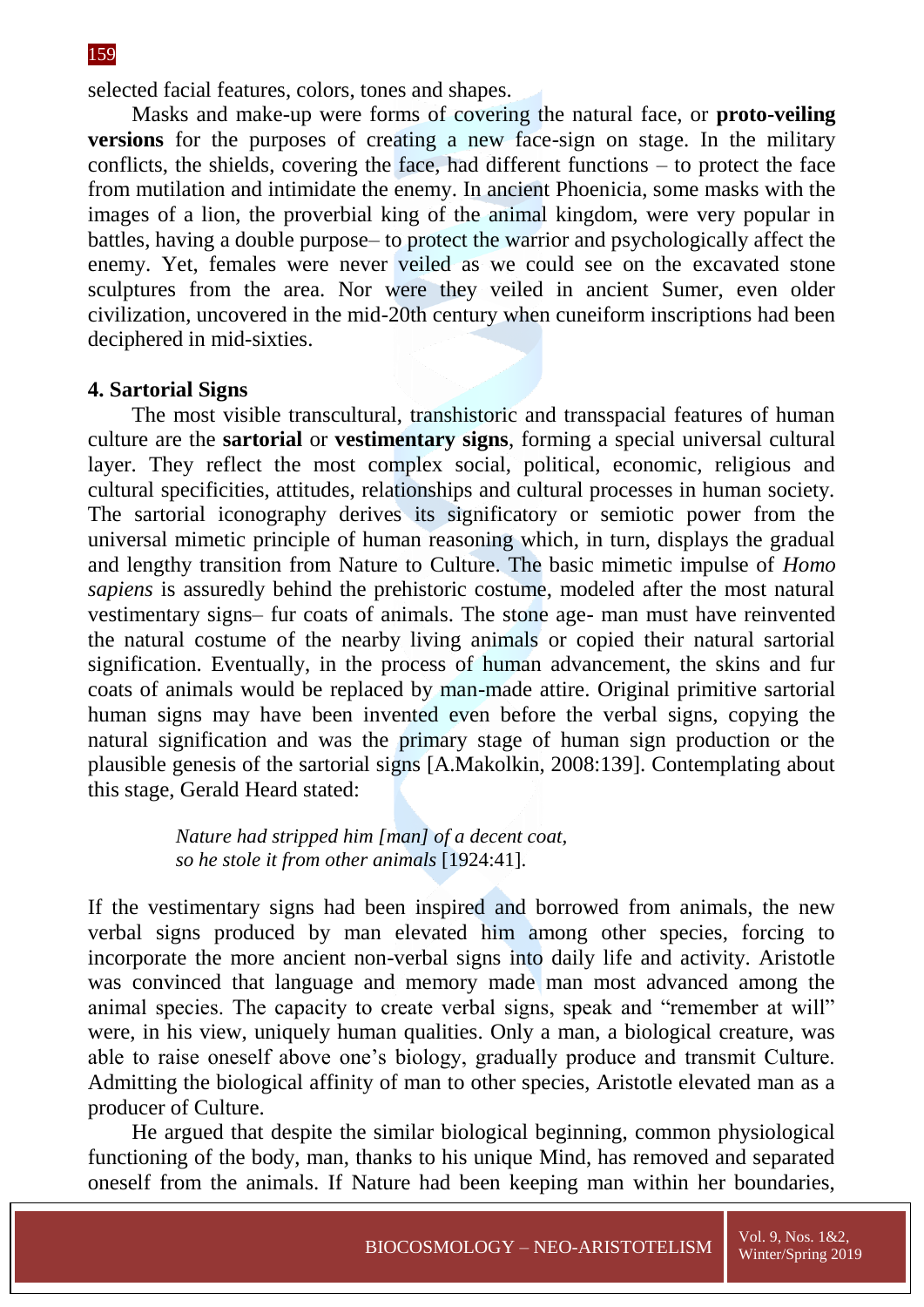related and in close proximity to the animals, Culture, the product of human imagination, was solely human creation that has liberated humanity from its biological chains. It has endowed man with the capacity to leave animals and one's own animalistic past behind. The ascent of man happened due to the solely human capacity "to remember and recall the past at will," leading to the production and selection of new signs. The **ascent of man** from Nature to Culture was accompanied by the transformation of sartorial signs, their incorporation into the verbal society where they would acquire new semiotic functions. The sartorial signs became helpful instruments in the construction of a complex society, establishing and maintaining order and stratification, and distribution of power. The impulse to differentiate between people, designate different roles in society revealed itself in the respective sartorial signification. Dressing, in the course of cultural evolution, became a sign of civilization, with **the vestimentary difference** (applying the Derridian term), sustaining the desired Difference and Privilege. For instance, the wealthy, the powerful, the privileged, who employed others to serve them and exercise labor, were dressed, while the slaves, the laborers, were naked.

Traditionally, the sartorial imperative was maintained to establish the social hierarchy and designate social roles– the uniform for police, military, medical personnel, firemen, construction workers, marine etc... The existing **different vestimes** prove and reaffirm the enormous power of sartorial iconography, constantly reminding about its role and meaning in society. Even fabric (silk for the kings and wool for the peasants) has served and still serves as a marker of social status. The sartorial choices are also predicated by the cultural customs and social occasions – dress for the wedding, baptism, funeral, regular church attendance, home rest, leisure, sunbathing or hospital stay etc. In the process of civilizational advances, the nonverbal sartorial signs have been significantly modified, multiplied, and perfected, still remaining profoundly important and indispensable in societies.

Economics in modern societies is greatly dependent upon the sartorial trends and signification. The attire is used for basic protection against elements, personal decorum, theatrical performance, social marking and stratification, and its universal utility and aesthetic quality are traditionally exploited by the sellers of even such nonvestimentary items as food, cars, computers etc,. Attire has been historically deployed in religious rituals and customs – the robes of the priests, monks, nuns, and servants of the church. The vestimentray signification has undergone the millennia old metamorphosis – from the purely pragmatic, protective function to a social, political, religious symbolism and instrument of power. It was never static, changing its meaning and application. For instance, having accepted tunic, Romans regarded long sleeves as barbaric, along with "bonnets for women which were virtually unknown in Rome" [U.Ruthe, 2014: 502-3].

The **naked/clothed paradigm** was known and exploited by humans early on. The ascent of man was, in a way, concurrent with the need to protect the body from the elements and to signify propriety. The fig leaf, the first most primitive vestimentary sign, stands in our collective memory as an act of civilizing and ennobling *homo-sapiens*. Since then, the naked/clothed paradigm has always dictated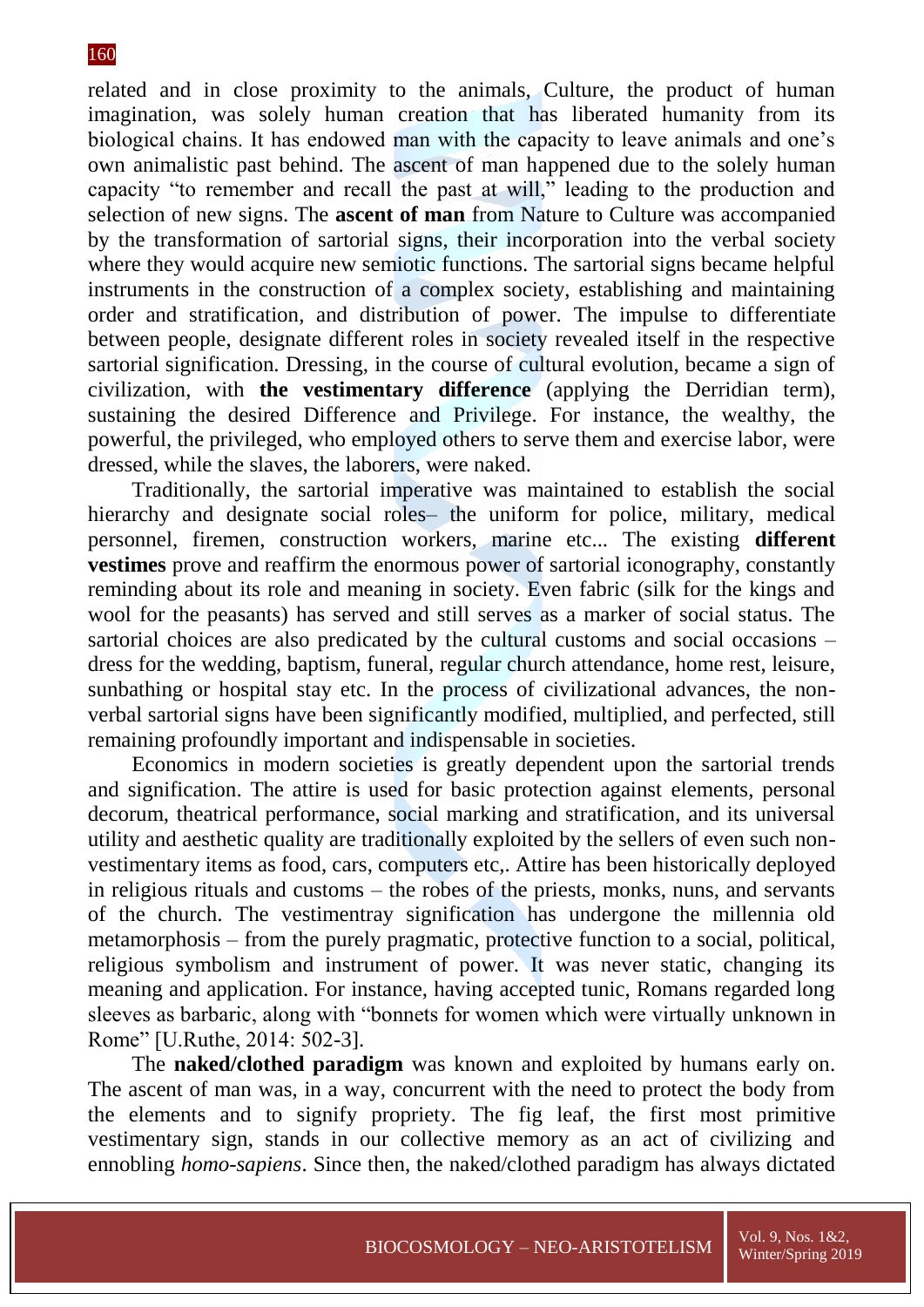the vestimentary code and even moral conduct – the naked Etruscan dancers versus the toga-clad Roman senators. The Etruscan slaves, for instance, served meals naked during festivals [G.Ripke, 2014:489]. The distinction between the naked and the dressed or the taxonomy of nakedness has been a marker of the agreed predominant morality, propriety and manners. The permitted nakedness titillated the senses of the aristocracy at the balls, receptions, festivals– the low cut female dresses or sculpted male legs to accentuate or simulate nakedness in a tight hosiery. This was a sartorial code for the upper classes in most European countries for centuries. Sartorial styles were also used as markers of ethnic difference. For instance, the Romans tried to differentiate themselves from the Galls by rejecting the Gallic ensemble which included a round bonnet and a long- sleeved dress. Colors were used as markers of religious distinction, being not permanent, sometimes purple, red or yellow to identify Jews or Christians in the  $15<sup>th</sup>$  century Europe.

## **5. Veil as an Instrument of Control**

Veil, as a vestimentary sign, was known since antiquity. However, the most advanced Mediterranean society of Phoenicia did not have veiling as evidenced by the excavated sculptures in the ancestral Tyre, Byblos, and the colonial sites in Greece and Cyprus. Nor was it adopted in Sumer, as we mentioned earlier. One finds veiling later, in Babylonia and ancient Israel where veil traveled with the liberated slaves. The Old Testament records this type of social marking in *Genesis* 38,14-15, in the story of Tamar. When Judah meets Tamar "he thought her to be a harlot for she covered her face." It means that the veil in ancient Israel signified an objectionable social class, being a marker of stratification. From Babylonia and Israel, the veil traveled later to Rome where it was used for marking vestal virgins and being a sign of chastity instead of sinfulness. In general, in ancient Greece and Rome, the veil was not used until the adoption of Christianity when it was adopted for the religious orders of nuns, having acquired a new meaning. In the New Testament, the *Corinthians* Chapter has a clause regarding veiling,

> *Any woman who prays or prophesies with her head unveiled dishonors her head– it is the same as if her head were shaven. For if a woman will not veil herself, she should not cut her hair; but if it is disgraceful for a woman to be shorn or shaven, let her wear a veil* [Corinthians,II,5-6]

Christian custom did not require to veil women all the time but only during prayers in the House of God, being a mark of piety and devotion only.

From ancient Babylonia, Israel and Christianized Europe veil traveled to the areas, conquered by the Arabs, who in the  $7<sup>th</sup>$  century adopted Islam, the late version of the Abrahamic religion. The meaning changed – the veil became a marker of the shielded femininity and total submission of women to men. Only women were veiled, veil became a marker of gender. The historic facial communication and interpretation were blocked by veil. The significant paradigms, such as eyes, mouth, nose, forehead disappeared with the veil. Eyes, occasionally seen through the veil, could no longer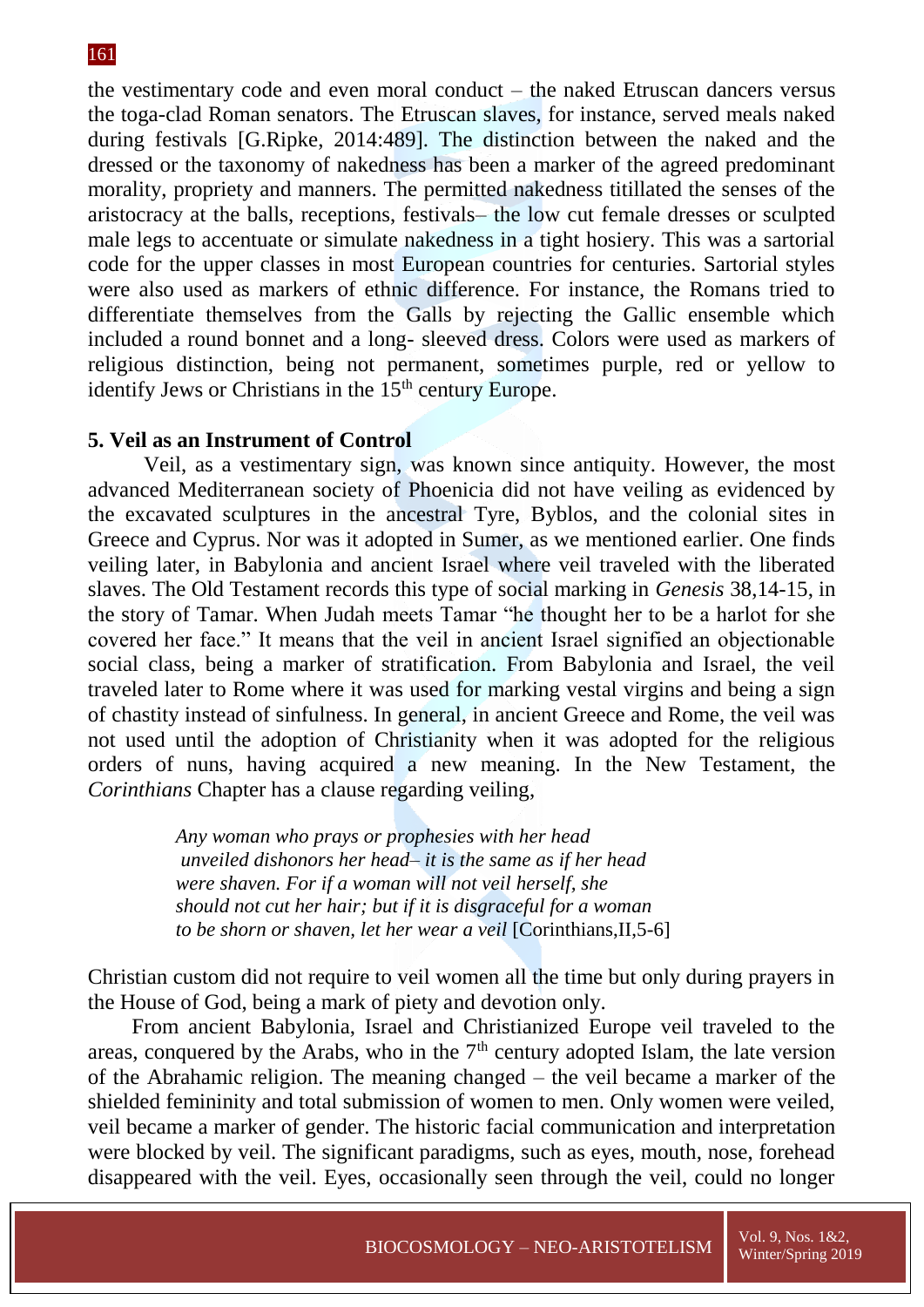signify in the new context. While males continued to use face as a means of communication women were deprived, being denied original biosignification. Veil became a marker of female silence. Historically human face was also an aesthetic marker, a sign of beauty and means of attraction. The converts to the new Abrahamic religion re-introduced the forgotten pre-Hebraic customs and modified them. The Moslem women had to be veiled to disguise their alleged excessive eroticism, thus, protecting males from their sexual power. They became "new harlots." The tribal polygamous societies embraced the Mohammedan religion in the  $6<sup>th</sup>$ -7th centuries AD, not yet having to come to monogamy. The limit of four wives prescribed by the Prophet simply introduced some regularity and a certain measure of control into the otherwise chaotic sexual behavior, but the Islamic sexual policy privileged men and it would become the basic fundamental difference between the ethical code of the Hebrews and Christians. Veil in Moslem societies has remained an instrument of patriarchal control, oppression, and misogyny.

## **6. De-veiling and Paradoxical Spread of New Symbolism**

Paradoxically, the enlightened  $20<sup>th</sup>$  century not only failed to see permanent deveiling, but the veil even has made a victorious comeback, having spread all over the globe in the most unexpected places. Currently, we witness proliferation of the **veil-sign** even in the secular European societies. Veil and head scarf in postmodernity have acquired new meanings, having seized to be the symbols of ethnicity, gender or piety, but became the political **markers of solidarity** with the radical Islam. Ironically, in the age of feminism, the most oppressed strata of society, the women, revived the symbol of historic oppression in the liberal free Western societies.

De-veiling was never initiated by women. Historically and traditionally powerless, they could not reject the sign of oppression on their own, it was done for them by the enlightened and free-thinking men. The oppressive *chador* or full veil in the Moslem Central Asian Republics was taken off after the 1917-October socialist revolution, enabling millions of women acquire education, social and family equality in Kazakhstan, Uzbekistan, Turkmenistan and Tajikistan [A.Makolkin, 2008:48]. Deveiling also accompanied the abolition of polygamy, forced child marriages and criminalization of the old behavior endorsed by Islam. In 1926, Mustafa Kemal (Ataturk) (1881–1938), during his presidency, conducted the de-veiling in Turkey as the first step in modernization of this Moslem country. Having granted equal rights to women, Ataturk followed the Swiss model and introduced the new civil code. In 1936, the de-veiling started in Iran, in 1956, in Algeria, upon the French initiative. The same year, Prime Minister of Tunis, Habib Bourguiba introduced a new civil code which abolished polygamy, forced marriages, having also granted women the right to divorce and obtain full social equality. In 1966, he staged public de-veiling, having earned the title of "liberator of women" [B.Naboudrae, 2014:160].

Under the detested Sadam Hussein, the Iraqi women, had actually been liberated, having been given the right to free public education and equal participation in society, and being de-veiled. So were the Syrian women under the Baath pro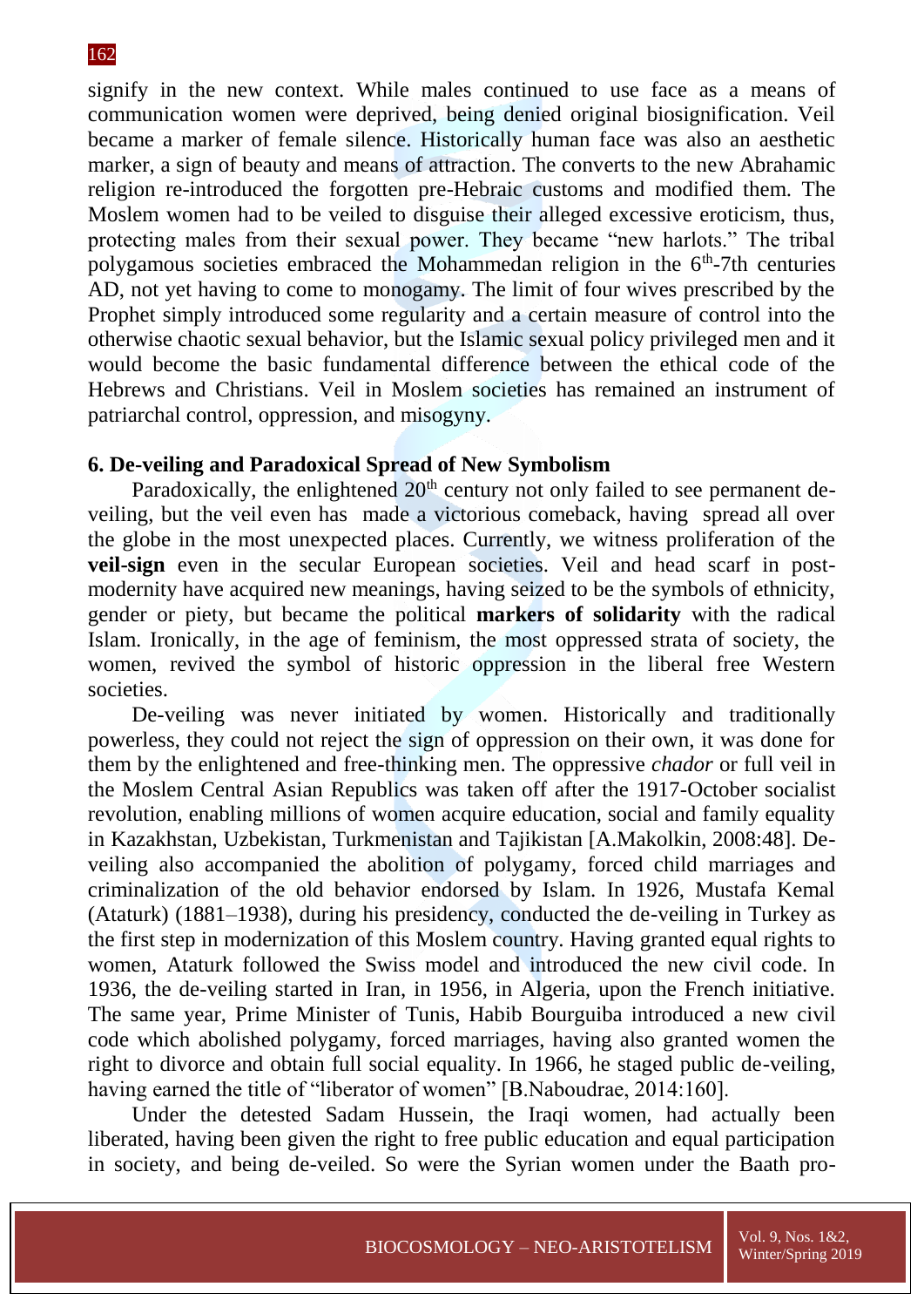Marxist party who had made an unprecedented progress in this pro-secular Arab society, ahead of the numerous other Middle Eastern countries, such as Egypt, Saudi Arabia, United Arab Emirates and Qatar.

## **7. Veil as a Cause of Public Discord**

With the growing migration of Moslems to European, predominantly Christian or secular countries, the old **religious sign**, the veil, had been paradoxically resurrected. Currently, we witness the daily parade of veiled women in Britain, Germany, Finland, Norway, Sweden, Denmark, Italy, Spain... Surprisingly, many are not forced to do it by their families, they wear it voluntarily, in the streets, schools, libraries, and all the public places. Now even a special bathing costume – burquini – has been constructed to accommodate Moslem women on public beaches. The Australian woman-designer reports substantial profits from such an inventive postmodern sartorial construct. The polyvalence of the veil grows, so are the numbers of wearers, ages, professions across the globe.

France, a strongly secular society, in fact, the most powerful defender of secularism in the world, encountered the most resistance from her citizens of Moslem faith and from her Western liberal allies and friends. But France has been a land of the most educated public, cognizant of semiotics and science of interpretation. In France, earlier than in other Western European countries, the elite and educated public did not interpret the veil naively, just as another sartorial choice, a female exotic garb. The French who had absorbed over 5 million Moslems into their midst during the last two hundred years, treated the veil as a **potent religious** and **political sign, a propaganda tool**, a form of silent indoctrination and social provocation. The veil in France has been correctly interpreted as a **dangerous cultural sign**, a marker of Difference, Cultural Defiance and even Hate. It was and is being worn with the awareness of the religious freedom and laws, protecting the rights of the wearers and with the purpose of fighting the alleged discrimination. Contrary to the mythology, all the French citizens do enjoy equal rights and 50% of all French cultural figures are of Moslem origin (coming from Moslem countries or being the children of Moslem immigrants). French language and respect for the French culture are the main prerequisites for acceptance. However, when the schools in Marseille, Paris, Toulouse, etc. became copies of the educational establishments in Moslem countries, as far as the new dress code was concerned, the teachers and public servants began to protest against the veiling, France had to fight back.

In 2004, France introduced a very progressive law, forbidding all the religious symbols in all public places, which included prominent crosses, stars of David and veils. It simply stated:

> *In public schools, the carrying of signs or dress through which students ostensibly manifest a religious belonging is prohibited* [Christian Joppke, 2009:34].

It summarized 15 years of struggle over these sartorial signs of multiple meanings. Similar battles had to be waged in Germany and Britain where Moslems also tried to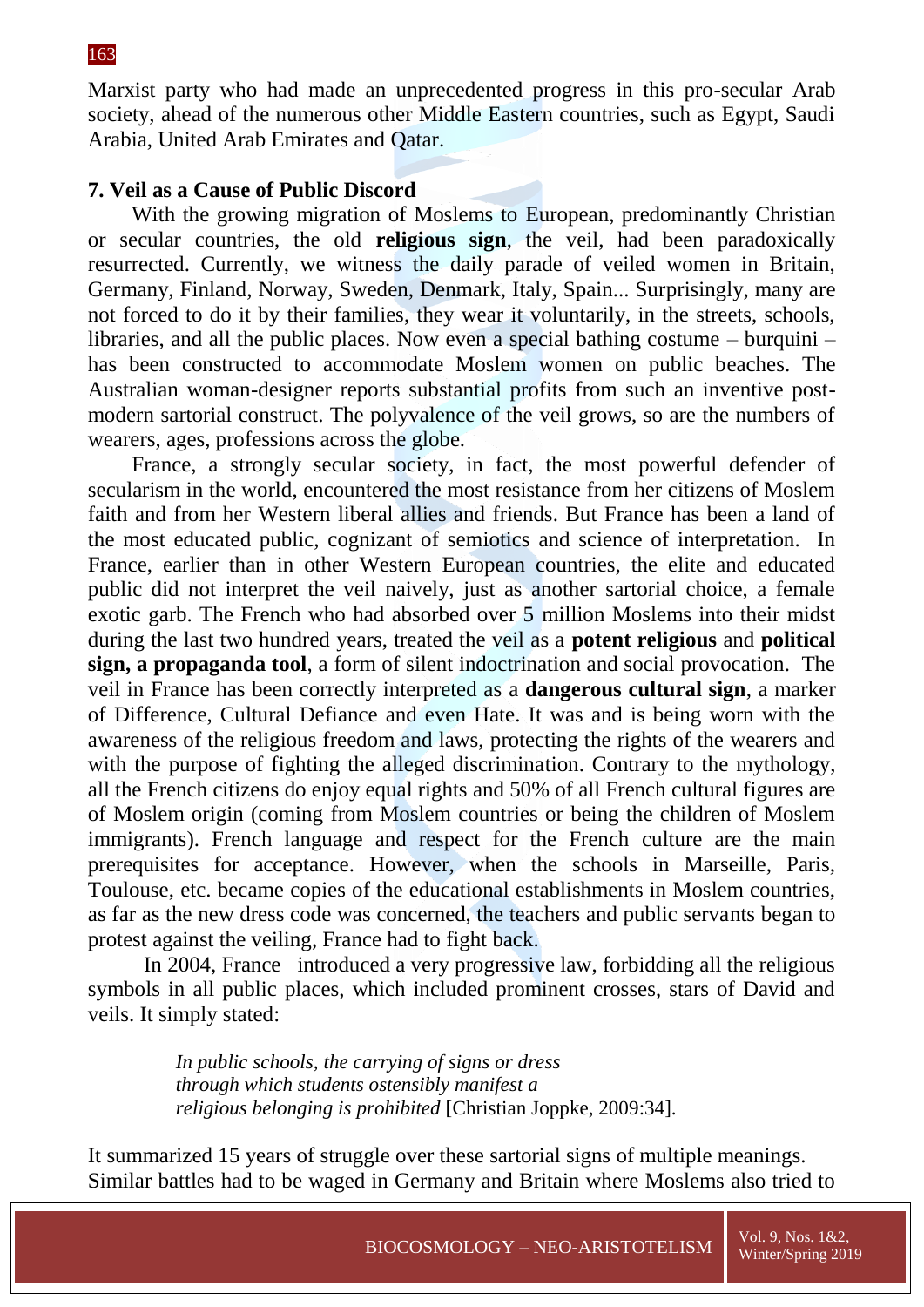maintain the sartorial code of their countries of origin. Head scarf and veiling began to signify a political stand, the provocative intent for cultural segregation in their new abode and lack of desire to be absorbed by a host society. Most Moslems who settled in the West insisted on preserving their dress code as a form of **defiant signification** and even tried to defend this right in courts. For instance, there was in Germany a famous Feresta Ludin-case when a teacher insisted on wearing her veil in the classroom, and in Britain, a similar Aishah Asmi-case in 2006. The teacher did not wear a full veil at a job interview when she applied for her job but insisted on wearing it afterwards and challenged the School who objected to her insistence on wearing the veil in court [C.Joppke, 2009:101]. The Court and Education Board had to spell out the reasons that "the facial expression reinforces the spoken word" and open uncovered face "is indispensable in teaching" [ibid.].

Insisting on a veil to be worn in public and defended as a right by European citizens of Islamic faith seems to be a covert struggle for the spread of Islam in Europe, a sign of silent solidarity with the current radical Islam, a defiant rejection of assimilation in the host societies and a provocation in the post-modern Western societies. The elaborate semiosis of veiling has acquired a highly significant sociopolitical role. Behind the barbaric military theatre of ISIS there stands a highly hostile fanatical ideology of superiority of Islam, Islamic civilization and the intent to restore Moslem rule in Europe, i.e. the so-called Al-Andaluz complex. The events in Paris, Moscow, Beslan, Nice, Berlin, Brussels, London and Manchester point out to the connection with history, to the Middle Age-drama of the Islamic conquest and occupation in Spain which lasted from 711AD up to 1492 AD when the cultural genocide of Spanish Christians and further conquest of Europe had been stopped after a prolonged military struggle.

Currently, we experience the global cycle of detour when civilization makes a turn into the universe of disabled interpretation. What was clear to Aristotle or later to the Romans has now become obscured by the revived religious dogma, the antiquated laws of religious freedom due to their abuse, and the resulting misinterpretation. Aristotle distinguished between the signs that "cause truth and the signs that cause belief," leading to the misconceptions, erroneous interpretations and flawed social behavior. This idea would be partly picked up by the Romans. Long before the adoption of Christianity, the Roman poet Lucretius (99-55BC) made the most profound, nearly prophetic observation when he bluntly and clearly stated:

> *Religion breeds Wickedness and that has given rise to wrongful deeds* [2007, B.I:4].

Lucretius did not underestimate the power of the Religious but he still believed in human Reason and semiotic skills when he wrote:

> *And so potent was religion in persuading do wrong Sooner or later, you will seek to break away from it* [ibid.: 5].

In his *De Rerum Natura*, the longest European poem, Lucretius courageously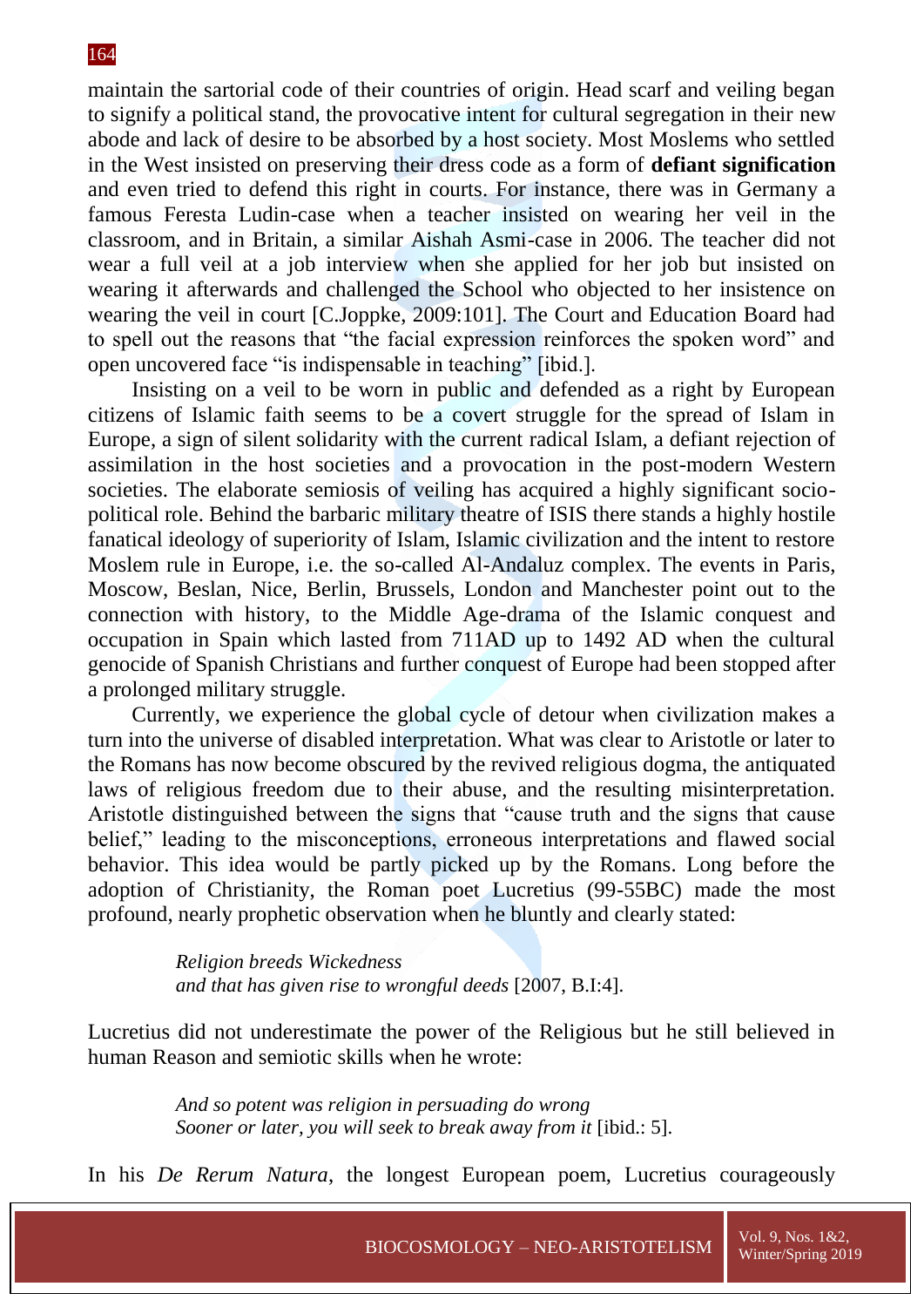condemned religion and produced his grand Ode to Human Reason and Aristotelianism.

At the moment, of all European countries, only France stands staunchly on guard for the correct semiotic interpretation of the veil and new woman-sign of modernity, defending open face and facial semiosis and against ideological undermining of the French and all European cultural traditions. In the province of Quebec, similar Bill 21 forbidding the display of religious symbols in public government offices and schools has passed just this June,2019, after eleven years of struggle and to the disapproval of the rest of Canada. Most Canadian government officials mistakenly continue to treat niqab and other religious symbols as vestimentary signs.

### **Conclusions**

The current discourse on veil(ing) and the new term "Islamophobia" obfuscates the centrality of the facial semiosis to human communication and relationships in society, as well as the paramount role of the open face. Veil worn in the West is not just another exotic sartorial sign but an extremely potent cultural, religious, and social sign, the marker of a defiant and provocative Otherness and Difference which Western societies had already condemned in remote antiquity. It does signify the obvious clash of civilizational cycles which naive or shrewd politicians exploit for their own tactics and try to impose on average citizens. If women in ancient Sumer and Phoenicia did not use veils, why Western post-modern women have to?

We need Aristotle, Prometheus, Lucretius, Cicero and Ovid to re-denounce the Religious in our troubled post-modernity. The clause of religious freedom seems to be antiquated today and should definitely be subject to re-interpretation, private delusions cannot become a collective public norm. Secularism has to be defended on all levels in the name of civilization.

### **References**

Abudrar, Bruno Nassim. *Veiling and De-veiling*. (Paris: Flammarion) 2014.

- Aristotle. "History of Animals" in *Collected Works*, ed. by Jonathan Barnes. 1984: 774–994, vol.I.( Princeton, NJ: Princeton University Press).
- -------------. "Physiognomonics" in *ibid*.: 1237–1250.
- -------------. "Problems" in *ibid*., vol. II: 1319–1527.
- -------------. "Rhetoric to Alexander" in vol.II: 2270–2315.
- -------------. "Generation of Animals" in *ibid*., vol. I: 1111–1218.
- Brusak, Karol. " Sign in Chinese Theatre" in *Semiotics of Art* by Prague School, 1976. Contribution (Cambridge, Mass: MIT Press): 59–73.
- Chittick, C. "The Paradox of the Veil" in Elliot R. Wolfson, ed. *Rending the Veil.*  New York : Seven *Bri*dges Press, 1999: 59–85.
- Hegel. *Aesthetics. Lectures on Fine Art*. Tr by T.Knox (Oxford, UK: Clarendon Press), 1975.